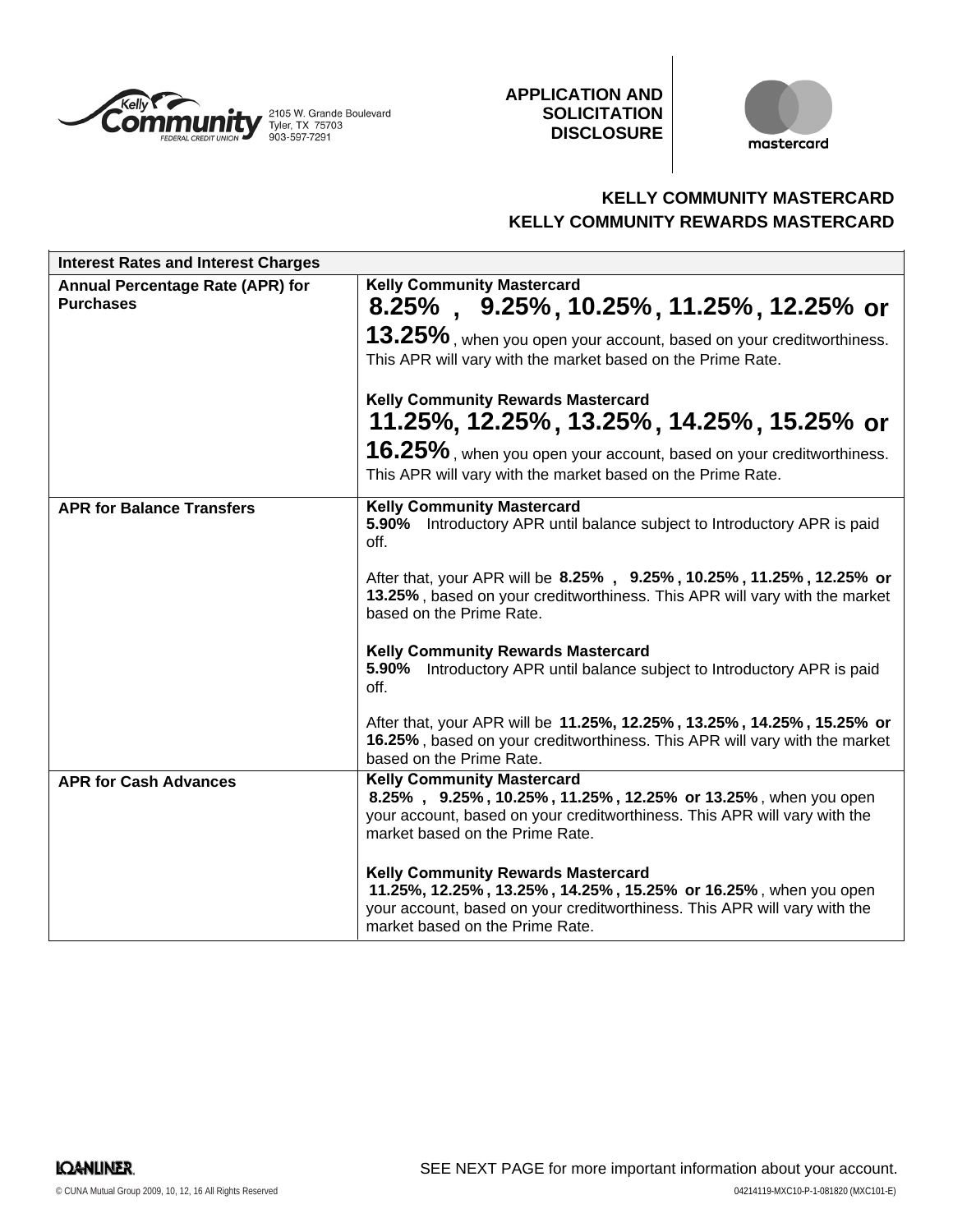| <b>Penalty APR and When it Applies</b>                                                               | <b>Kelly Community Mastercard</b><br>18.00%<br><b>Kelly Community Rewards Mastercard</b><br>18.00%<br>This APR may be applied to your account if you:<br>- Make a late payment.<br>How Long Will the Penalty APR Apply? If your APRs are increased for<br>this reason, the Penalty APR will apply until you make six consecutive<br>minimum payments when due. |
|------------------------------------------------------------------------------------------------------|----------------------------------------------------------------------------------------------------------------------------------------------------------------------------------------------------------------------------------------------------------------------------------------------------------------------------------------------------------------|
| How to Avoid Paying Interest on<br><b>Purchases</b>                                                  | Your due date is at least 25 days after the close of each billing cycle. We will<br>not charge you any interest on purchases if you pay your entire balance by<br>the due date each month.                                                                                                                                                                     |
| For Credit Card Tips from the<br><b>Consumer Financial Protection Bureau</b>                         | To learn more about factors to consider when applying for or using a<br>credit card, visit the website of the Consumer Financial Protection<br>Bureau at http://www.consumerfinance.gov/learnmore.                                                                                                                                                             |
| <b>Fees</b>                                                                                          |                                                                                                                                                                                                                                                                                                                                                                |
| <b>Annual Fee</b><br>- Annual Fee                                                                    | <b>None</b>                                                                                                                                                                                                                                                                                                                                                    |
| <b>Transaction Fees</b><br>- Balance Transfer Fee<br>- Cash Advance Fee<br>- Foreign Transaction Fee | <b>None</b><br><b>None</b><br>0.90% of each transaction in U.S. dollars completed outside the U.S.<br>1.10% of each transaction in U.S. dollars completed in a foreign currency                                                                                                                                                                                |
| <b>Penalty Fees</b><br>- Late Payment Fee<br>- Returned Payment Fee                                  | Up to \$25.00<br>Up to \$25.00                                                                                                                                                                                                                                                                                                                                 |

### **How We Will Calculate Your Balance:**

We use a method called "average daily balance (including new purchases)."

### **Promotional Period for Introductory APR:**

The Introductory APR for balance transfers will apply to transactions posted to your account during the first six billing cycles following the opening of your account. Any existing balances on Kelly Community Federal Credit Union loan or credit card accounts are not eligible for the Introductory APR for balance transfers.

### **Application of Penalty APR:**

Your APR may be increased to the disclosed Penalty APR if you are 60 days late in making a payment.

### **Effective Date:**

The information about the costs of the card described in this application is accurate as of: January 01, 2021This information may have changed after that date. To find out what may have changed, contact the Credit Union.

**For California Borrowers, the Kelly Community Mastercard and Kelly Community Rewards Mastercard are secured credit cards. Credit extended under this credit card account is secured by various personal property** and money including, but not limited to: (a) any goods you purchase with this account, (b) any shares you specifically pledge as collateral for this account on a separate Pledge of Shares, (c) all shares you have in any individual or joint account with the Credit Union excluding shares in an Individual Retirement Account or in any other account that would lose special tax treatment under state or federal law, and (d) collateral securing **other loans you have with the Credit Union excluding dwellings. Notwithstanding the foregoing, you acknowledge and agree that during any periods when you are a covered borrower under the Military Lending** Act your credit card will be secured by any specific Pledge of Shares you grant us but will not be secured by all shares you have in any individual or joint account with the Credit Union. For clarity, you will not be deemed a **covered borrower if: (i) you establish your credit card account when you are not a covered borrower; or (ii) you cease to be a covered borrower.**